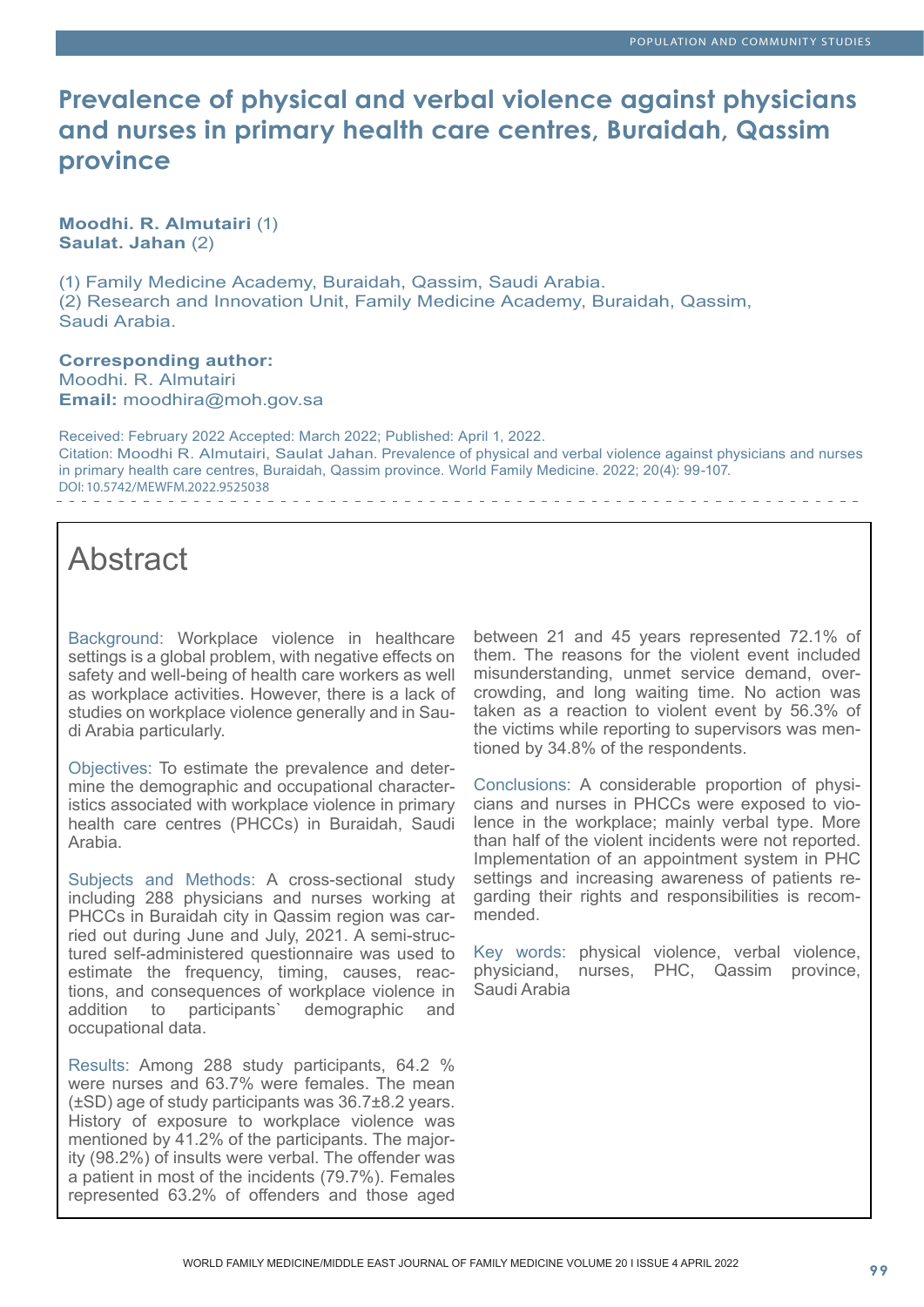#### **Introduction**

Worldwide, healthcare workers (HCWs) are at risk of facing violence; between 8% and 38% of health workers suffer from physical violence at some point in their careers [1]. Workplace violence can be physical, sexual or psychological in nature and can be actual or threatened [2-4]. The violence sources against HCWs can be from the patients or from patients' relatives or other health workers. Consequences of violence in workplace for both staff and patients include direct and indirect effects beside compromised patient care [5].

The World Health Organization (WHO) defines violence as: "The intentional use of physical force or power, threatened or actual, against another person or against oneself or a group of people that results in or has a high likelihood of resulting in injury, death, psychological harm, mal-development or deprivation"[6].

There are numbers of factors that increase the risk of workplace violence against health care workers, including factors related to doctors and nurses, offender or coworkers and to the environment of the work place [7-9]. Several studies have explored the factors associated with violence by patients. These factors include anxiety, acute stress reaction, dementia, suicidal ideation, alcoholism and drug intoxication, male gender, older age, having history of violence, and access to firearms. The factors associated with HCWs include patients' service in emergency and psychiatric department, less staff members (especially during meal times and visiting hours), working alone, and long working hours. Moreover, workplace factors of violence were reported as long waiting period, over crowdedness, uncomfortable waiting places, poorly designed place of service, lack of good functioning security, surveillance video cameras, and policies that prevent violence [10].

Because of adverse effects of violence and its risk among doctors and nurses, this issue needs to be explored in order to help develop policies, regulations, and interventions to prevent violence. There is a lack of statistics and a dearth of studies from Saudi Arabia in general and in Qassim region in particular regarding violence against HCWs. The available literature mostly addresses the violence in hospitals including emergency departments and psychiatric units, with little investigated violence in the primary care setting. To fill this gap, we designed the current study with the objectives to determine the prevalence of violence against physicians and nurses, to investigate the causes and consequences of violent events, and to explore the association of violence with demographic and occupational characteristics of physicians and nurses working at PHCCs in Buraidah, Qassim region. The results of this study will help in designing interventions to prevent the events of violence against health care workers.

### **Methods**

### **1. Study Design, Setting and Study Population**

A cross sectional study was conducted at Primary Health Care Centers (PHCCs) in Buraidah city, Qassim Region, Saudi Arabia. Buraidah, the capital of Qassim, has 39 PHCCs belonging to the Ministry of Health (MOH), Saudi Arabia. The physicians and nurses working at PHCCs in Buraidah constituted the study population. All physicians and nurses working in the selected PHCCs were included in the study. However, those who had vacations or were absent during the data collection period, were excluded from the study. Pharmacists, dentists, dental assistant and lab technicians working at PHCCs were also excluded from the study.

#### **2. Data collection tool and procedure**

Data were collected by standardized validated, semi structured and self-administered questionnaire. The study questionnaire was adapted from the WHO survey questionnaire about violence in health care settings [11]. The questionnaire had two main sections. The first section gathered information about demographic characteristics (age, sex, marital status, occupation and nationality) and occupational characteristics (years of work experience, working hours and duty shifts, number and gender of coworkers) of the study participants. This section also included questions about experiencing violence by the health care workers and questions about violence reporting system at PHCCs. The second section included questions specific to the last violent event faced by the respondent including questions about the details of the incident and the offender. Questions regarding reasons and consequences of the violent event were also included in this section. Finally, the participants were asked about their suggestions for prevention of violence at PHCCs. The questionnaire was pilot tested for clarity and understandability. No modifications were required in the questionnaire as the respondents found it clear and understandable.

All physicians and nurses working at PHCCs in Buraidah were invited to participate. Five medical students participated in data collection. The medical students were trained for data collection. After explaining the objectives of the study and taking informed consent, the physicians and nurses available at the time of the survey were provided with the questionnaire. The data collectors collected the filled questionnaires on the same day. The data was collected during June 2021-July 2021.

#### **3. Data analysis**

Data were entered and analyzed using Statistical Package for Social Sciences (SPSS) software, version 26. Descriptive analysis was carried out; the mean, range, and standard deviation (SD) were calculated for quantitative variables; frequency and proportion were calculated for categorical variables. For comparisons, chi-square test was used for testing the association between categorical variables while t-test and ANOVA were used for the quantitative variables. A p–value ≤0.05 was considered significant for all inferential analysis.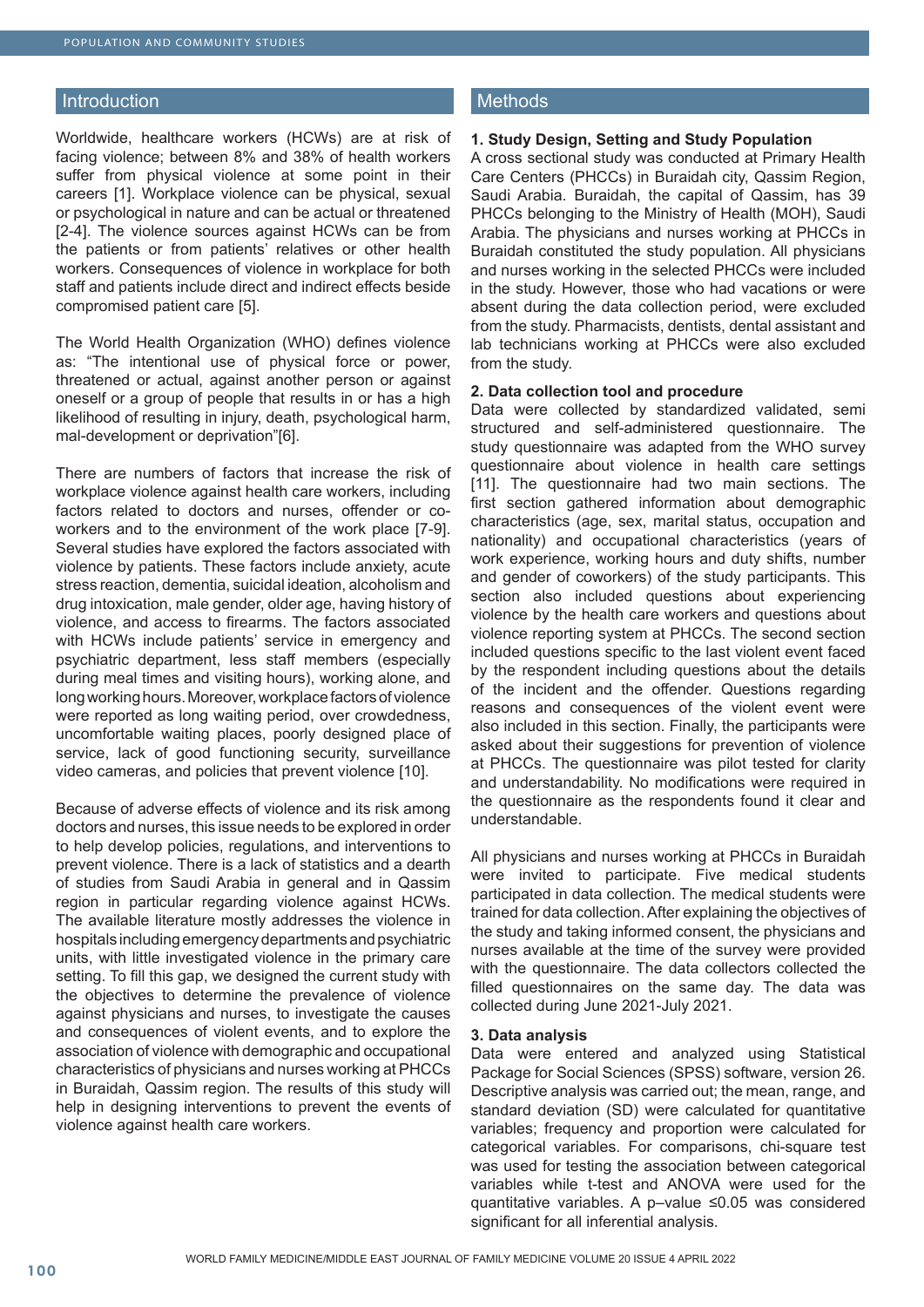### **4. Ethical consideration**

The ethical approval was taken from the Regional Research Ethics committee, Qassim. A permission letter was obtained from the administrative authorities

before starting the data collection. Informed consent was obtained from each participant. The confidentiality of the participants was maintained at all steps of the study.

### **Results**

#### **1. Demographic characteristics**

A total of 288 physicians and nurses participated in the study. The demographic characteristics of the study participants are summarized in Table 1. Their age ranged between 24 and 66 years with an arithmetic mean (±SD) of 36.7±8.2 years. Females represented 63.7% of them while nurses represented 64.2% of the respondents. The majority were married (81.4%) and Saudi nationals (75.3%).

| Table 1: Demographic characteristics of the study participants (n=288) |          |      |  |
|------------------------------------------------------------------------|----------|------|--|
| Demographic characteristics                                            | No.      | %    |  |
| Age in years (n=204)                                                   |          |      |  |
| $30$                                                                   | 32       | 15.7 |  |
| 30-50                                                                  | 160      | 78.4 |  |
| > 50                                                                   | 12       | 5.9  |  |
| Range                                                                  | 24-66    |      |  |
| Mean±SD¶                                                               | 36.7±8.2 |      |  |
| Gender (n=278)                                                         |          |      |  |
| Female                                                                 | 177      | 63.7 |  |
| Male                                                                   | 101      | 36.3 |  |
| Job (n=274)                                                            |          |      |  |
| Physician                                                              | 98       | 35.8 |  |
| Nurse                                                                  | 176      | 64.2 |  |
| Marital Status (n=273)                                                 |          |      |  |
| Single                                                                 | 46       | 16.8 |  |
| Married                                                                | 222      | 81.4 |  |
| Divorced/widow                                                         | 5        | 1.8  |  |
| Nationality (n=275)                                                    |          |      |  |
| Saudi                                                                  | 208      | 75.6 |  |
| Non-Saudi                                                              | 67       | 24.4 |  |

¶SD: Standard deviation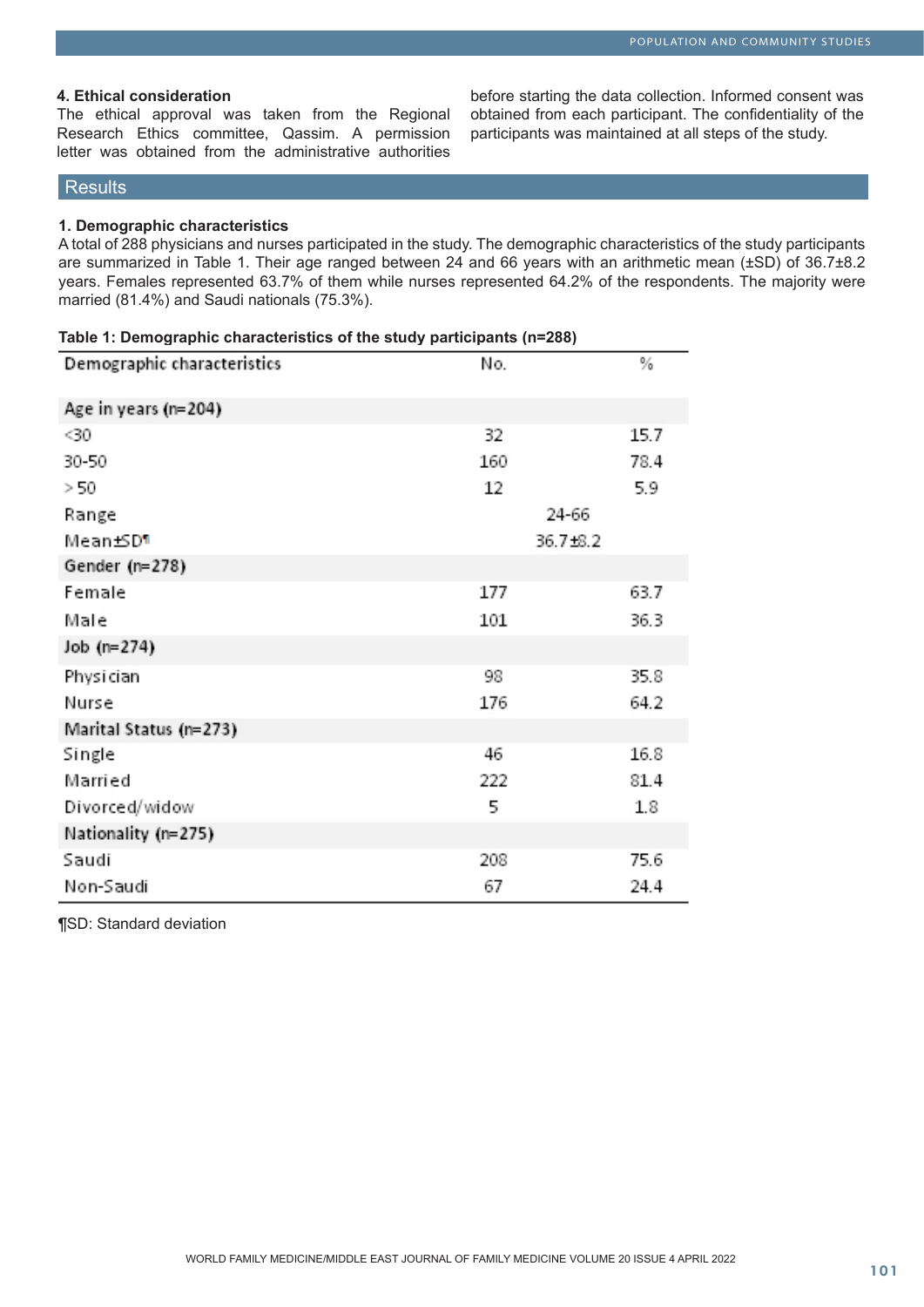### **2. Occupational characteristics**

Table 2 presents the occupational characteristics of the study participants. The health sector experience of almost one-third (33.7%) of the participants ranged between 6 and 10 years whereas that of 19.9% exceeded 15 years. The experience in primary healthcare ranged between 1 and 5 years for 33.8% of the study participants whereas 12.5% respondents had more than 15 years of experience in the primary healthcare system. The majority of the respondents (97.1%) worked in morning shifts. Number of co-workers ranged between one and five in 50.7% of cases. In the majority of cases, the usual patient`s gender was either female (39.4%) or both genders (40.7%).

| Table 2: Occupational characteristics of the participants (n=288) |     |         |  |
|-------------------------------------------------------------------|-----|---------|--|
| Occupational characteristics                                      | No. | %       |  |
| Experience in the health sector (years)                           |     |         |  |
| 1-5                                                               | 59  | 20.9    |  |
| 6-10                                                              | 95  | 33.7    |  |
| 11-15                                                             | 72  | 25.5    |  |
| >15                                                               | 56  | 19.9    |  |
| Experience in primary health care (years)                         |     |         |  |
| 1-5                                                               | 105 | 38.8    |  |
| $6 - 10$                                                          | 86  | 31.7    |  |
| 11-15                                                             | 46  | 17.0    |  |
| >15                                                               | 34  | 12.5    |  |
| Time of the work (n=279)                                          |     |         |  |
| Morning shift                                                     | 271 | 97.1    |  |
| Evening/night shift                                               | 5   | 1.8     |  |
| Both                                                              | 3   | $1.1\,$ |  |
| Number of co-workers (n=278)                                      |     |         |  |
| 1-5                                                               | 141 | 50.7    |  |
| 6 – 10                                                            | 88  | 31.7    |  |
| >10                                                               | 49  | 17.6    |  |
| Usual patient's gender (n=282)                                    |     |         |  |
| Male                                                              | 56  | 19.9    |  |
| Female                                                            | 111 | 39.4    |  |
| Both                                                              | 115 | 40.7    |  |

### **3. Violence reporting system**

More than one-third of the participants (n=109, 39.5%) reported existence of a system for reporting violence at their primary healthcare center. Among those who reported existence of a system for reporting violence at PHCC, 75.2% knew how to use the system; 63.1% mentioned that there is encouragement to report violent events and 61.8% believed that the violence reporting system is effective (Table 3).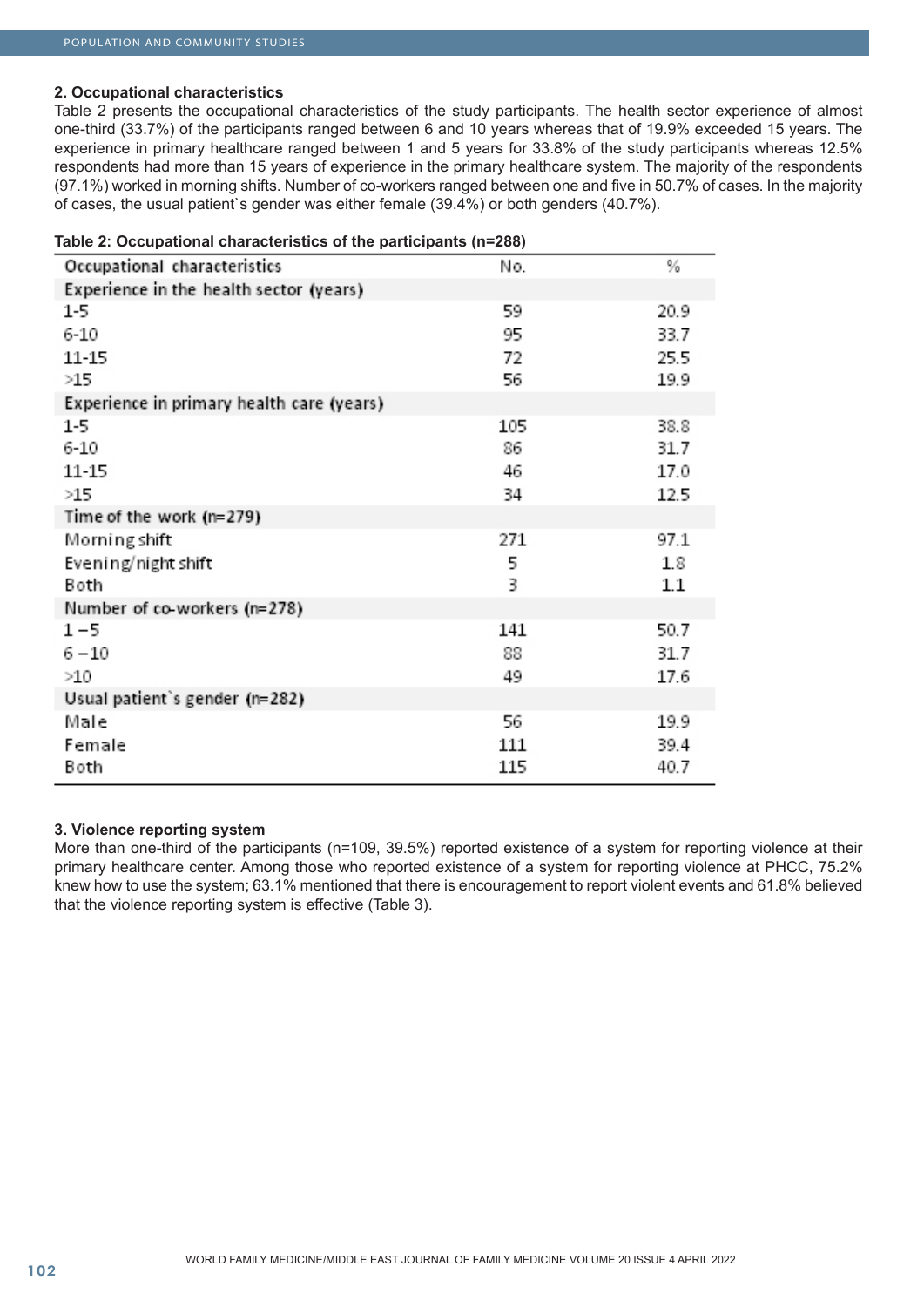|                                                 | No. | %    |
|-------------------------------------------------|-----|------|
| Do you know how to use the system of reporting? |     |      |
| (n=105)                                         |     |      |
| Yes                                             | 79  | 75.2 |
| Νo                                              | 26  | 24.8 |
| Is there encouragement to report violent event? |     |      |
| (n=103)                                         |     |      |
| Yes                                             | 65  | 63.1 |
| Νo                                              | 17  | 16.5 |
| Don't know                                      | 21  | 20.4 |
| Do you think the violence reporting system is   |     |      |
| effective (beneficial)? (n=102)                 |     |      |
| Yes                                             | 63  | 61.8 |
| No                                              | 8   | 7.8  |
| Don't know                                      | 31  | 30.4 |

**Table 3: Experience of the participants with the violence reporting system at primary healthcare center (n=109)**

### **4. Prevalence of workplace violence**

History of exposure to workplace violence was mentioned by 41.2% of the participants as illustrated in Figure 1.



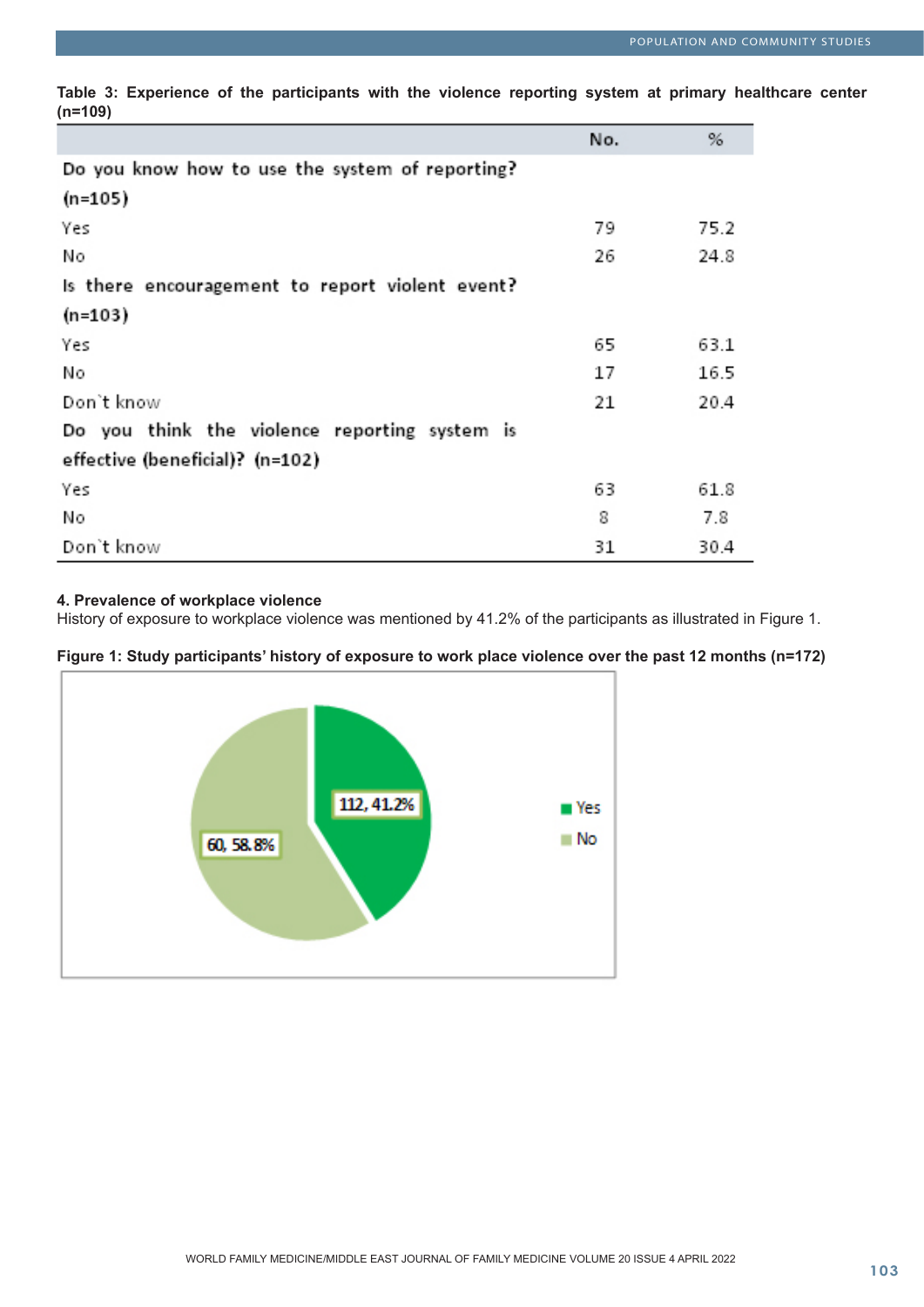### POPULATION AND COMMUNITY STUDIES

Violent incidents were faced monthly by almost half (48.2%) of those reporting history of exposure to workplace violence. The majority (98.2%) of the incidents were verbal. Slightly more than half of the incidents (52.6%) happened within 1-3 months prior to the survey. Time of the attack was morning shift in the majority of cases (88.1%) and inside the workplace (96.4%). The offender was a patient in most of the incidents (79.7%). Females comprised 63.2% of offenders and those aged between 21 and 45 years represented 72.1% of them (Table 4).

| (N=112)Table 4: Description of the workplace violence experienced by the participants in the last 12 months |  |
|-------------------------------------------------------------------------------------------------------------|--|
|                                                                                                             |  |

|                                                  | No. | %    |
|--------------------------------------------------|-----|------|
| Frequency of facing violent insults (n=108)      |     |      |
| Daily                                            | 4   | 3.7  |
| Weekly                                           | 12  | 11.1 |
| Monthly                                          | 52  | 48.2 |
| Lessthan monthly                                 | 40  | 37.0 |
| Type of last event of violence                   |     |      |
| Physical                                         | 1   | 0.9  |
| Verbal                                           | 110 | 98.2 |
| Both                                             | 1   | 0.9  |
| How long since the last attack happened?         |     |      |
| Within1-3 months                                 | 59  | 52.6 |
| Within4-6 months                                 | 20  | 17.9 |
| Within7-12 months                                | 33  | 29.5 |
| Time of the last attack (n=109)                  |     |      |
| Morning shift (8 am-4pm)                         | 96  | 88.1 |
| Eveningshift (5pm-8pm)                           | 11  | 10.1 |
| Night shift (8pm-11pm)                           | 2   | 1.8  |
| Place of the last attack                         |     |      |
| Inside workplace                                 | 108 | 96.4 |
| Outside workplace                                | 4   | 3.6  |
| Who is the offender? (n=108)                     |     |      |
| Patient                                          | 86  | 79.7 |
| Companion                                        | 15  | 13.9 |
| Staff member                                     | 5   | 4.6  |
| External colleague/worker                        | 1   | 0.9  |
| Others                                           | 1   | 0.9  |
| Gender of the offender (n=106)                   |     |      |
| Male                                             | 39  | 36.8 |
| Female                                           | 67  | 63.2 |
| Age of the offender in approximate years (n=104) |     |      |
| $21 - 45$                                        | 75  | 72.1 |
| ≥46                                              | 21  | 20.2 |
| Don't know                                       | 8   | 7.7  |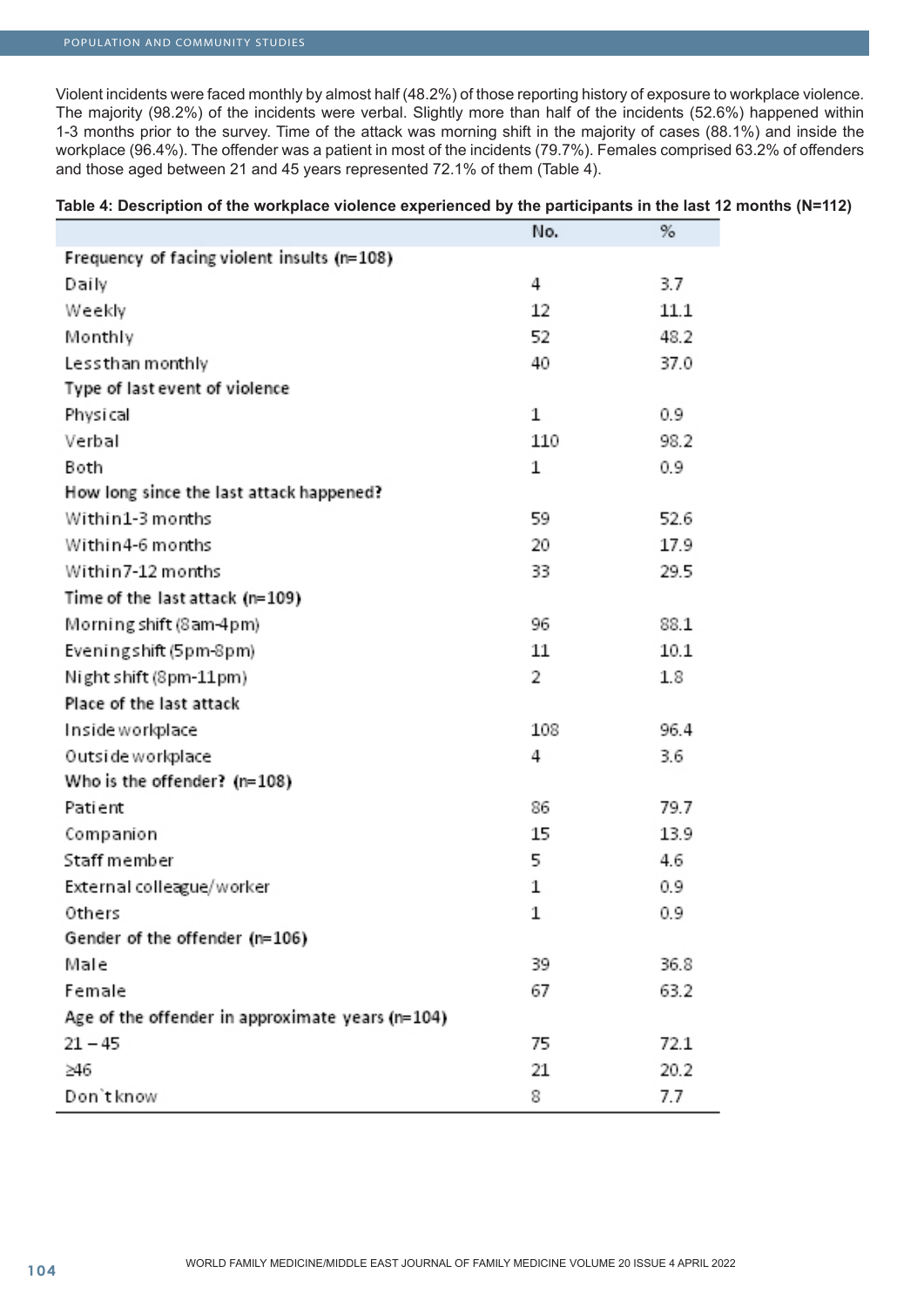Regarding the cause of the violent event, the most frequently reported were misunderstanding (41.1%), unmet service demand (29.5%), overcrowding (26.8%) and long waiting time (25%). Nothing happened as a reaction to violent events by 56.3% of the victims, while reporting to supervisors was mentioned by 34.8% of them. Among those who did nothing, the main reason was non-efficiency of the reporting system (95.2%). More than half (57.5%) of the victims reported no action was taken to investigate the causes of the incident. As regards consequences of the event, 78.9% reported nothing while 11.4% reported decrease in performance of their work. More than half of the victims (53%) were either unsatisfied or very unsatisfied with the consequences.

|                                                             | No. | %    |
|-------------------------------------------------------------|-----|------|
| The reason of the violent event: participant's view*        |     |      |
| Unmet service demand                                        | 33  | 29.5 |
| Lack of penalty for offender                                | 18  | 16.1 |
| Over crowding                                               | 30  | 26.8 |
| Long waiting time                                           | 28  | 25.0 |
| Misunderstanding                                            | 46  | 41.1 |
| Reaction to the violent event <sup>*</sup>                  |     |      |
| Nothing                                                     | 63  | 56.3 |
| Report to supervisor                                        | 39  | 34.8 |
| Request to move from your work place                        | 8   | 7.1  |
| Consult colleague or friend                                 | 9   | 8.0  |
| Report to police                                            | 1   | 0.9  |
| Others                                                      | 2   | 1.8  |
| Reasons for not reporting the violent event* (n=63)         |     |      |
| Fear of revenge                                             | 13  | 20.6 |
| Fear of loss of job                                         | 4   | 6.3  |
| Felt ashamed/guilty                                         | 11  | 17.5 |
| Not efficient system of reporting                           | 60  | 95.2 |
| Fear of negative reaction from family                       | 4   | 6.3  |
| Others                                                      | 11  | 17.5 |
| Any action taken to investigate the causes of the incident? |     |      |
| $(n=106)$                                                   |     |      |
| Yes                                                         | 13  | 12.3 |
| Nο                                                          | 61  | 57.5 |
| Don't know                                                  | 32  | 30.2 |
| Consequence of the last violent event (n=105)               |     |      |
| Nothing                                                     | 83  | 78.9 |
| Injury, need no medical care                                | 1   | 1.0  |
| Absenteeism                                                 | 3   | 2.9  |
| I was transferred from the work place                       | 1   | 1.0  |
| I had decreased performance of work                         | 12  | 11.4 |
| I felt ashamed or guilty                                    | 4   | 3.8  |
| Others                                                      | 1   | 1.0  |
| Level of satisfaction with consequences (n=102)             |     |      |
| Very satisfied                                              | 4   | 3.9  |
| Sati stied                                                  | 14  | 13.7 |
| Neutral                                                     | 30  | 29.4 |
| Unsatisfied                                                 | 41  | 40.3 |
| Very un satisfied.                                          | 13  | 12.7 |

### **Table 5: Reasons and consequences of the violent events faced by the participants in the last 12 months**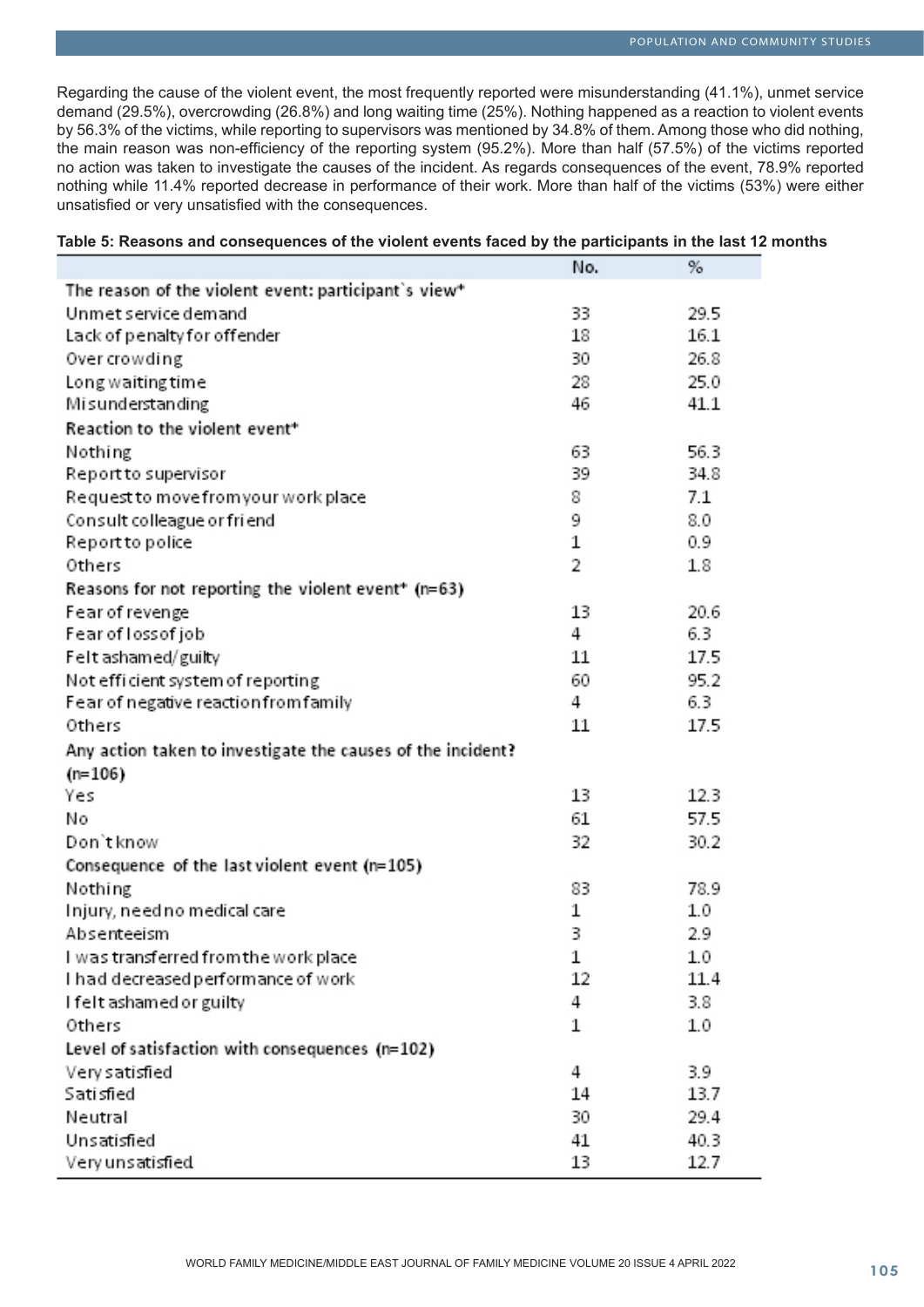#### **5. Factors associated with workplace violence**

Females were more likely to be exposed to workplace violence compared to males (46.7% versus 33.7%, p=0.039). Half of the physicians compared to 37.5% of nurses reported exposure to workplace violence. However, the difference was borderline insignificant (p=0.052). The majority of divorced/widowed participants (80%) compared to 25% of singles reported exposure to violence at workplace (p=0.011). Participants` age and nationality were not significantly associated with exposure to workplace violence.

The highest rate of exposure to workplace violence was observed among participants who had between 11 and 15 years of experience in the health sector (54.5%) whereas the lowest rate was observed among those who had the lowest experience (1-5 years) (30.9%). However, the difference was borderline insignificant (p=0.055). Participants who reported female or both genders as regards the usual patient`s gender were more likely to report workplace violence opposed to those who reported males (47.6% and 45.9% versus 21.2%, p=0.003). Other studied factors (experience in the primary healthcare, time of work, and number of co-workers) were not significantly associated with exposure to workplace violence.

On asking whether the violent event was preventable, 106 participants responded; more than half (n=60; 56.6%) of them believed that the incident could have been prevented.

Regarding suggestions for prevention of violent events at PHCCs, the study participants suggested availability of security quard for primary healthcare centres, mandatory penalty for offenders, and implementation of appointment system for patients.

### **Discussion**

Workplace violence towards health care providers has increased during the last decades with serious consequences that may extend beyond individuals to an entire health care organization [13]. Therefore, this study was conducted to explore the extent and characteristics of work-related violence against physicians and nurses working in primary health care centers in Buraidah, Qassim Region, Saudi Arabia.

In the current study, workplace violence was reported by 41.2% of HCWs. A comparable rate was reported recently in the Eastern Province of Saudi Arabia (2020) as the prevalence of violence against healthcare workers at primary care centers was 46.9% [14]. Additionally, few local studies were conducted among workers in primary healthcare settings. In Abha city (2018), a study carried out in two governmental hospitals and ten primary healthcare centers revealed that 57.5% of healthcare workers had experienced some kind of workplace violence at least once [15]. In Riyadh (2016), in 12 Family Medicine centers, the prevalence of any kind of workplace violence over 12 months prior to the study was 45.6% [10]. In AL- Hassa

city (2010), 28% of primary HCWs experienced at least one violent event during the past 12 months [16].

International studies on workplace violence have reported varying figures. In Egypt (2010), 28% of nurses working in four hospitals and 12 primary health care centers encountered at least one type of violence [17]. In Bosnia and Herzegovina (2019), the prevalence rate of all forms of workplace violence was very high (90.3 %) [13]. A systematic review in Africa (2020) revealed that the overall prevalence ranged from 9% to 100% with the highest in Egypt (59.7%-86.1%) and South Africa (54%-100%) [18]. In the current study, verbal violence was the most common type of violence encountered by the vast majority of respondents (98.2%), which is consistent with the previous research conducted elsewhere [13,16,18]. The majority of perpetrators of violence were the patients themselves followed by their companions. These results are consistent with those reported in the literature in different places [9,14,19,20].

Several studies [15,18,21] have reported that nurses were more exposed to violent events than physicians because they comprise one of the largest groups in the health care professions and have direct contact with patients and their relatives. However, in this study, the rate of violence was higher, although not reaching the critical significance level among physicians, than nurses. This may be explained by the fact that our study was conducted in primary health care centers where physicians and nurses are equally in direct contact with patients. Similar results have been obtained from a study carried out among HCWs working at primary healthcare settings in Turkey [13].

There is contradictory evidence on whether a healthcare provider's gender is a risk factor for being exposed to violence. While some researchers [22] reported that men experience violent events significantly more often than women, others ascertained the opposite and reported that women, particularly nurses, are more likely to encounter violence and aggressive behaviour than men [12,23]. However, other authors in accordance with our study reported that there was no difference in the overall frequency of violent events between health staff according to their gender [13].

In the current survey, in accordance with others [14] almost one-third of the study participants were aware of the existence of reporting system. Also, 34.8% of victims reported a violent incident to their supervisor and one victim reported it to police. Among those who did not report, the main reason was non-efficiency of the reporting system (95.2%). Additionally, more than half (57.5%) of the victims reported that no action was taken to investigate the causes of the incident. As regards consequences of the event, 78.9% reported nothing and overall, more than half of those (53%) were not satisfied with consequences. In the same context, 56.6% of victim HCWs thought that violent attacks could have been prevented. Quite similar results have been observed in other local studies carried out among primary healthcare workers in Eastern Province [14] and Riyadh [10].